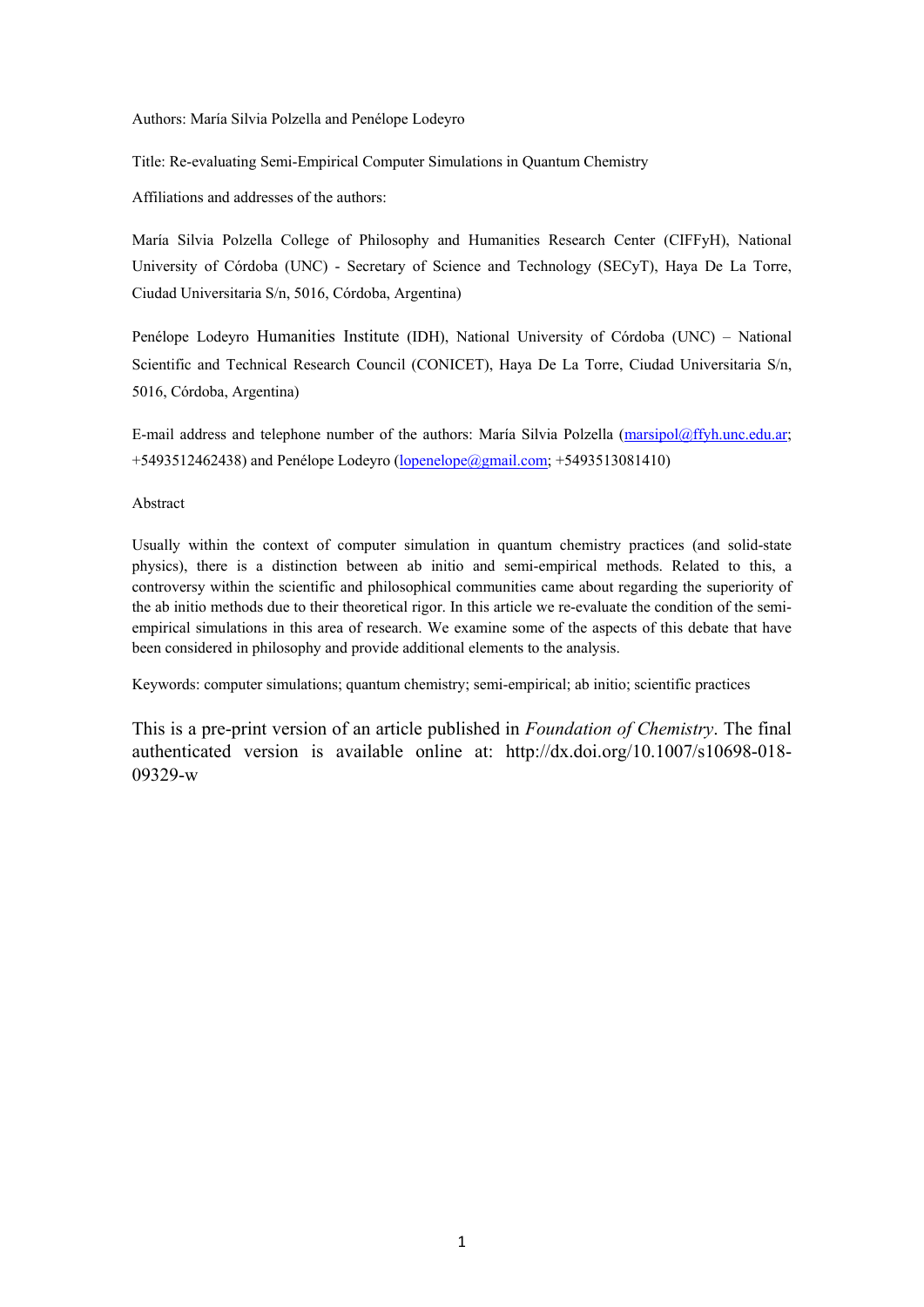### **1. Introduction**

Usually within the context of computer simulation in chemistry (and solid-state physics), there is a distinction between ab initio and semi-empirical methods. The ab initio methods are characterized as those calculations that are derived from first principles, or are based on fundamental equations of physics or chemistry. In this sense, they are considered to operate on a purely theoretical foundation. On the other hand, the semi-empirical ones owe their name to the fact that they incorporate empirical parameters in their calculations. That is, the values of some of the equation's parameters that, in principle, can be theoretically determined are fixed by values that have been established experimentally. Related to these characterizations, a controversy within the scientific community came about regarding the superiority of the ab initio methods due to their theoretical rigor. The dispute stimulated the philosophical reflection, becoming a debate on methods based on "principles and parameters" (Ramsey 2000).

Although both the semi-empirical and ab initio methods originated before the use of computers in scientific practices, the advancement of both has been propelled with the introduction of computers, giving way to the emergence of computer simulations in quantum chemistry.

In this article we re-evaluate the condition of the semi-empirical simulations in this area of research. To achieve this, we examine some of the aspects of the debate between the ab initio and semi-empirical methods that have been considered in philosophy and provide additional elements to the analysis. With the purpose of reinforcing the argument that the distinction is a question of degree and not of type (Ramsey 1997, 2000; Scerri 2004a, 2004b), we stress that the ab initio simulations do not have the theoretical rigor that they claim to possess. We begin by highlighting that the ab initio methods generally incorporate drastic approximations such as the Born-Oppenheimer approach, which gives them semiclassical features. Then, we point out that the basis sets, besides being "put in 'by hand'" (Scerri 2004a), although they must be complete, in practice are restricted due to the limited capacity of the calculation.<sup>[1](#page-1-0)</sup> Next, we review the difficulties that the consideration of the density functional theory (DFT) introduces in trying to distinguish between the ab initio and semi-empirical methods. Once it has been shown that the ab initio simulations do not have the theoretical rigor that is often claimed, we will emphasize the fact that their reliability mainly comes from the good agreement with the experimental data, just as for those simulations that are semi-empirical. Therefore, it begs the question, what makes the ab initio methods preferable? With the purpose of delineating an answer, we consider the main objections that have been brought out against the semi-empirical simulations. For this, we analyze some of the aspects that make a semi-empirical simulation a good one. Regarding the theoretical foundation, we show the relevance of taking great care in selecting the approximation as well as the parametrization. Furthermore, we propose the degree of generality, the range of application, and precision as the key features that depend on the computational development. Finally, we stress that scientific practices show the prominent role played by

<span id="page-1-0"></span> $<sup>1</sup>$  In quantum chemistry, the "basis set" usually refers to the set of (nonorthogonal) one-particle functions</sup> used to build molecular orbital. The basis set, in theory, should be complete, but a complete basis set means that an infinite number of functions must be used, which is impossible in actual calculations.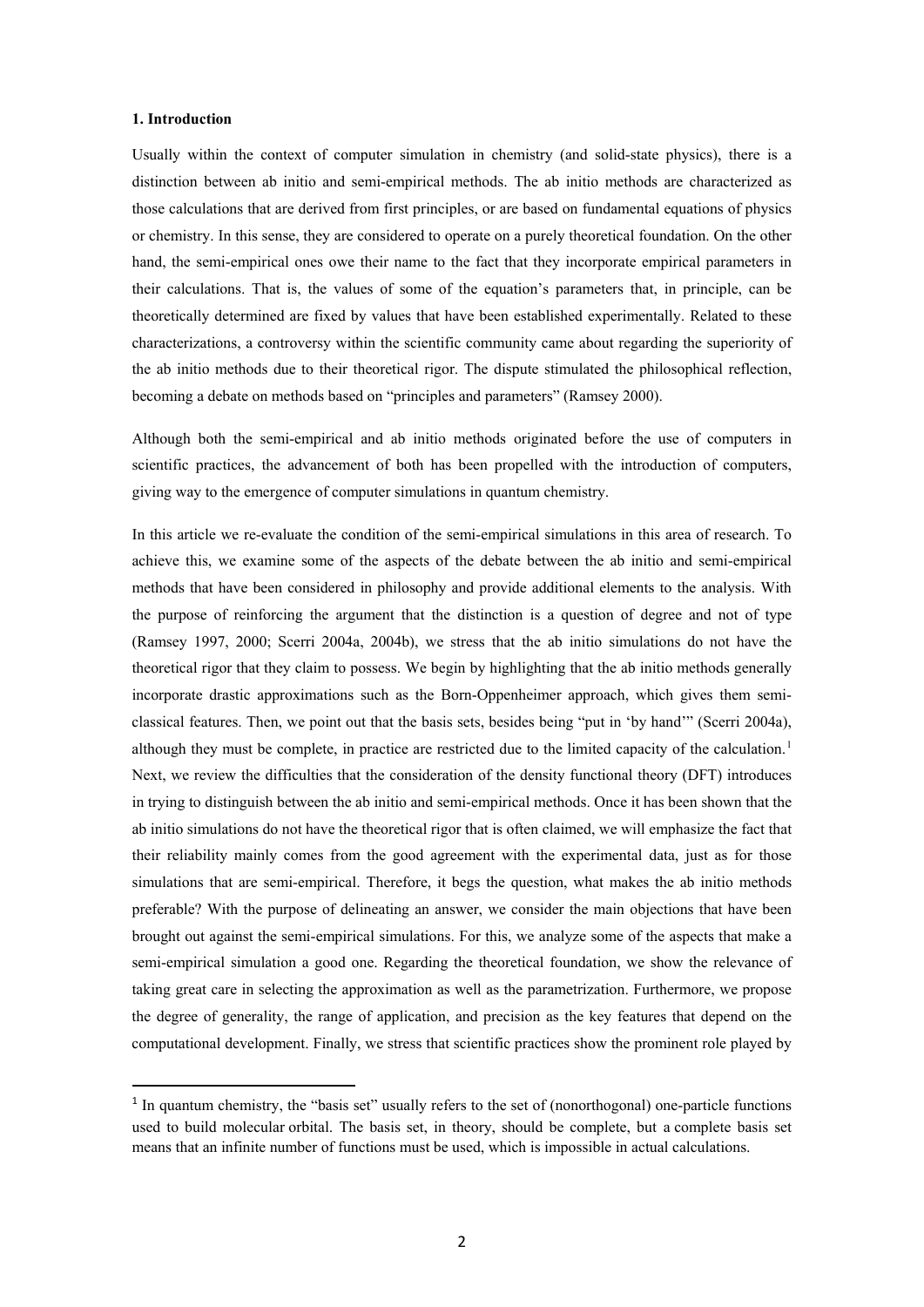semi-empirical simulations in the investigative frontier of quantum chemistry, by enabling to study larger and larger systems.

## **2. Some traits of the ab initio computer simulations that question their theoretical purity**

Schrödinger's equation in wave mechanics (1926) proved to be useful for solving problems in chemistry, beginning with the Heitler and London published work in 1927. It showed on the one hand that wave mechanics works, and on the other, provided a theoretical explanation as to why two hydrogen atoms combine to form one molecule (Park 2009). They found a new "*pure quantum effect*, the exchange energy" (Kostas Gavroglu and Simões 2012, p. 16), of attraction or repulsion between like particles and developed a schematic theory for homopolar valence (Jammer 1966) which, together with the electron spin and the Pauli exclusion principle, completed the new quantum theory. According to Kostas Gavroglu (1997), the Heitler and London work began a new chapter in the field of study of chemical problems. It created an expectation that one could gather information on molecular systems using wave mechanics. This optimism was captured in Dirac's famous opinion (1929), according to which only a few adjustments were needed to get an agreement to the ideas of special relativity, even though the latter was not of major importance to molecular structure and ordinary chemical reactions. The necessary laws of physics for giving a mathematical description of a grand portion of physics as well as the whole of chemistry were already known, but the equations were "much too complicated to be solvable". From classical mechanics, the impossibility of finding exact solutions for interactions in systems with more than two bodies was already known; whereas, for producing insight on the main features of complex atomic or molecular systems, quantum physics confronts the n-body problem. Thus, it was necessary to develop approximation methods that allow for the treatment of chemical phenomena and also have sufficient predictive capability.

Regarding the status of the approximation methods developed between 19[2](#page-2-0)7 and 1935<sup>2</sup> van Vleck and Sherman (1935, p.169) questioned the following:

"How, then, can it be said that we have a quantum theory of valence? *The answer is that to be satisfied one must adopt the mental attitude and procedure of an optimist rather than a pessimist about it.* The latter demands a rigorous postulational theory, and calculations devoid of any questionable approximations or of empirical appeals to known facts. The optimist, on the other hand, is satisfied with approximate solutions of the wave equation. If they favor, say, tetrahedral and plane hexagonal models of methane and benzene, respectively, or a certain order of sequence among activation energies, or a paramagnetic oxygen molecule, he is content that these same properties will be possessed by more accurate solutions. He appeals freely to experiment to determine constants, the direct calculation of which would be too difficult. The pessimist, on the other hand, is eternally worried because the omitted terms in the approximations are usually rather large, so that any pretense of rigor should be lacking. The optimist replies that the approximate calculations do nevertheless give one an excellent "steer" and a very good idea of

**.** 

<span id="page-2-0"></span><sup>&</sup>lt;sup>2</sup> The text refers to the method of molecular orbital developed by Lennard-Jones, Hund, Herzberg and Mulliken; and the strictly homopolar method of Heitler, London, Slater and Pauling.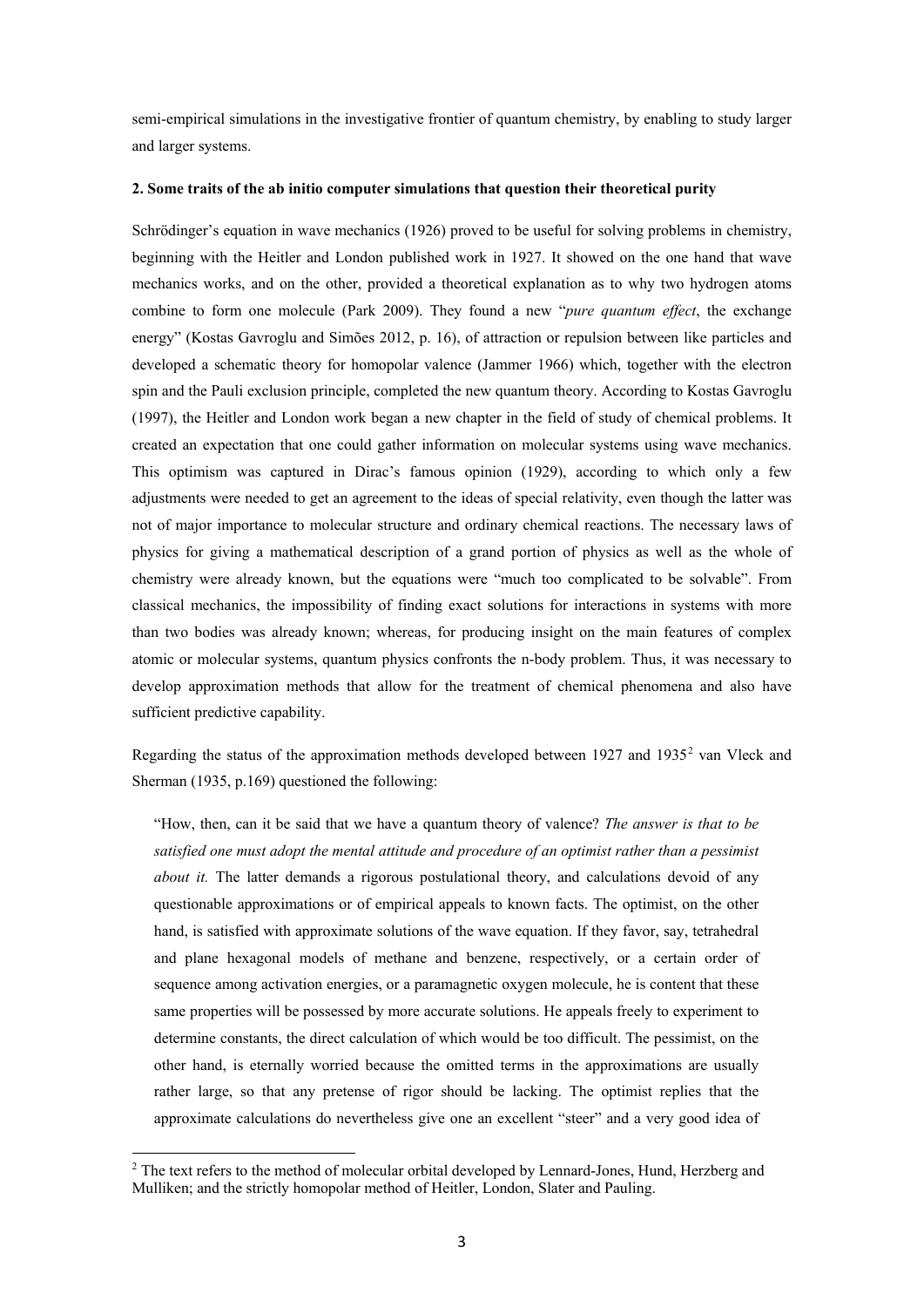"how things go," permitting the systematization and understanding of what would otherwise be a maze of experimental data codified by purely empirical valence rules. In particular, he finds that a mechanism is really provided by quantum mechanics for the Lewis electron pair bond, and for the stereochemistry of complicated organic compounds."

As one can observe, this quote shows that in the initial stages of quantum chemistry there was a controversy among scientists regarding how these approximation methods should be elaborated. Some of them adhered to a demand for a theory of rigorous postulations, one that does neither appeal to questionable approximations nor to empirical facts. Meanwhile, others not only allowed for approximations, but also did not have any objections to using empirical values when the calculation was too difficult. Kostas Gavroglu and Ana Simões (1994) state that this attitude of the chemists, of implicitly and explicitly taking on questions about the role of theory and the methodological status of empirical observations for theory building in chemistry, was the cornerstone of the genesis and development of quantum chemistry as an autonomous sub-discipline. This brief review is intended to provide a framework for the following discussion about the distinction between ab initio and semi-empirical methods.

The ab initio methods have been characterized as those calculations that derive from first principles or are based on fundamental equations of physics or chemistry. In this sense, these methods are considered to operate upon a base, which is purely theoretical. Within the field of non-relativistic quantum mechanics, they seek to solve Schrödinger's equation by using well-defined approximations that can be systematically improved, converging into the exact solution and only using fundamental physical constants for their calculations (Thiel 2005). Meanwhile, the methods denominated as semi-empirical are characterized as those that involve assumptions, approximations, or generalizations designed to simplify the calculation or to produce a result that has a sufficient empirical basis (Thiel 2005; Dewar 1992). They are formulated within the same theoretical framework of quantum mechanics as those using the ab initio methods, but, in order to speed up the calculation, the values of some parameters, instead of being calculated, are fulfilled by empirically-obtained values. With this distinction came a disagreement in the scientific community regarding whether ab initio methods were inherently better than semi-empirical ones, in virtue of their theoretical rigor. Philosophers took notice of the controversy, which was originally analyzed by Ramsey (1997, 2000) and Scerri (2004b) in terms of "principle and parameter" approaches, as a debate that "has been cast as a 'right' vs a 'wrong' way to produce theory" (Ramsey, 2000, p. 549). As we mentioned, the dispute between the ab initio and semi-empirical methods came from the origins of quantum chemistry and had been dealt with in the time prior to the incorporation of electronic digital computers (Park 2009; Ramsey 1997). However, the incorporation of electronic digital computers boosted the development of quantum chemistry. In terms of approximation methods, it produced a radical change and gave rise to computer simulations enabling the study of the behavior of previously inaccessible atomic and molecular systems. Currently, there is a massive deployment of computer simulations that have their own characteristics, which differentiate them greatly from mere number crunching. On the contrary, computer simulations constitute a rich inferential process that ranges from the choice of mathematical and theoretical model and its implementation to the running of the algorithm,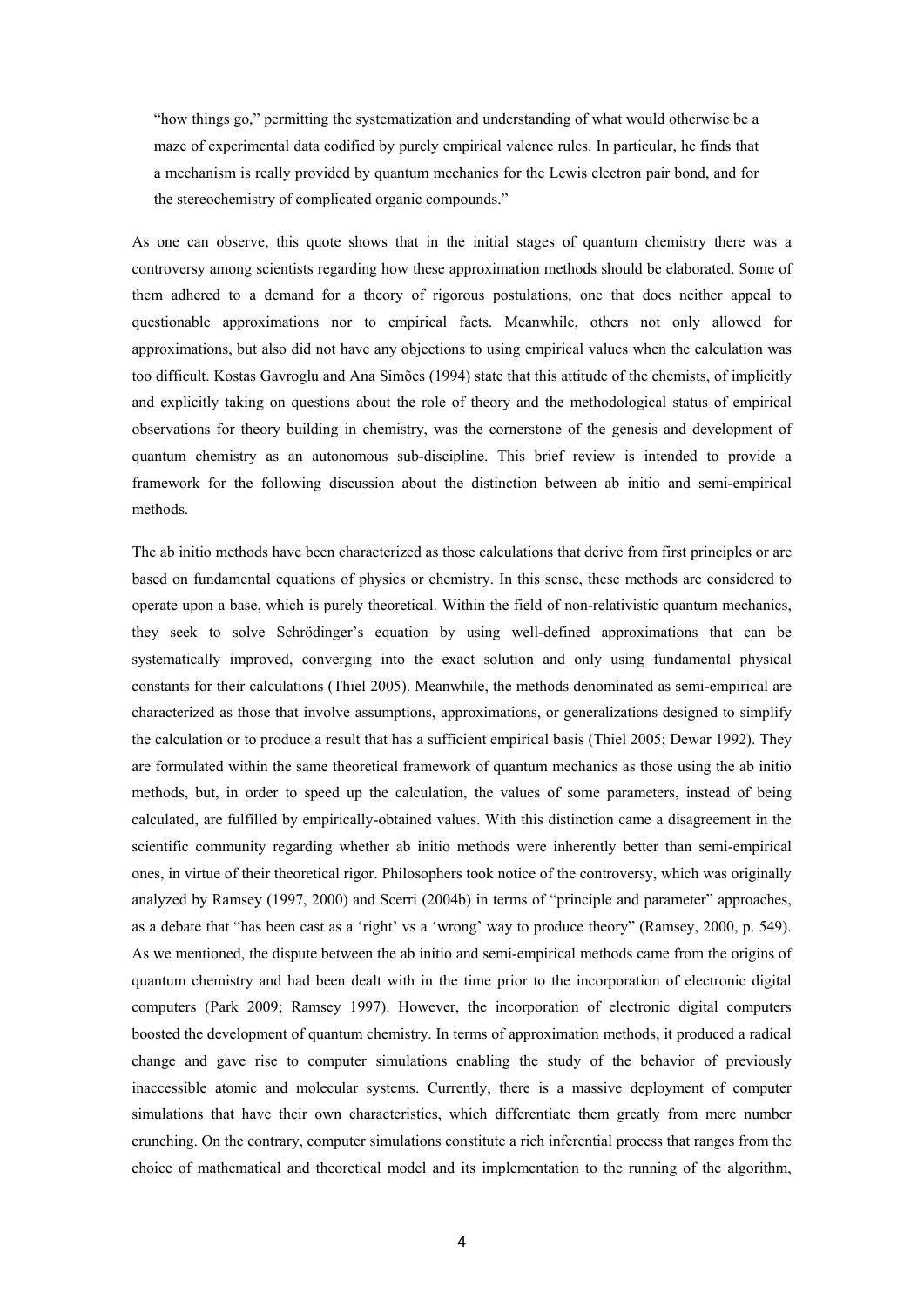visualization and analysis of the produced data (Winsberg 2003, 2010). In addition, in the construction of computer simulations, due to the limited computational resources available, the theoretical model undergoes drastic transformations by the introduction of idealizations, approximations and even fictions to enable the calculation. In this way, the simulation acquires its own identity and is semi-autonomous with respect to the theory (Winsberg 2010). This contributes some particularities to the debate. Therefore, our work is restricted to analyzing the debate in the context of computer simulations.

A point that deserves to be treated first is that the methods called ab initio have some features that put into question the supposed theoretical rigor and pose a difficulty in evaluating their merits. Regarding this, Ramsey (1997, 2000) and Scerri (2004b) state that the ab initio methods are not purely theoretical and the discrimination by the semi-empirical methods is a matter of degree more than a clear-cut distinction. From a conceptual point of view, there is a sense in which no calculation can ever be said to be fully ab initio. Even the equations of the most fundamental of theories of particle physics, for example, do not generally compute the masses of elementary particles from first principles, as things stand at present (Scerri 2004b). Furthermore, in practice, the use of approximations and idealizations is inevitable.

Molecular quantum chemistry attempts to solve the time-independent Schrödinger equation. In principle, solving this equation would yield the wave function of a molecular system from which its molecular properties could be derived. However, in a strict sense, by using the wave equation, one can only analytically solve two-body systems, like that of the hydrogen atom which has only one electron and one proton (with the valence bond theory the hydrogen molecule could be studied, however this is already an approximation). Therefore, all quantum chemical methods are necessarily approximate. This leads us to the topic concerning how the selection of approximation impacts the results of these methods (Grant 2016).

Indeed, there is a series of coordinated idealizations and approximations at the base of ab initio simulations for the study of molecular systems. They assume a Schrödinger equation that is independent of time, which is an idealization, since physical and chemical natural systems depend on time. At the same time, the relativistic mass effects are usually ignored. Likewise, the majority of the computational simulations assume the Born-Oppenheimer approximation as valid, which consists basically in separating the molecule into electronic structure and nuclear movement.<sup>[3](#page-4-0)</sup> Due to the fact that the nuclear mass is much greater than the mass of the electron, it provides a good simplification to suppose that the movement of the nucleus is much less than that of its electrons (Tully 2000). Therefore, for a small movement of the nucleus, the electrons will react instantaneously, readjusting the optimal configuration as if the nucleus was in a fixed position. Thus, a stationary state is assumed for the nucleus in any given position and the nuclear coordinates are separated from the electronic coordinates. In a strict sense, this

<span id="page-4-0"></span><sup>&</sup>lt;sup>3</sup> In general, the Born Oppenheimer approximation assumes the adiabatic approximation. In this approach, the nuclear motion is confined to the lowest electronic potential surface of the system. There are procedures for which the Born Oppenheimer approximation is not valid: non radiative transitions in molecules and solids electron transfer, quenching of excited electronic states, collisional electron excitation, and inelastic electron scattering. "To describe such processes, "non-adiabatic transitions" among different potential-energy surfaces must be accounted for ..." (Tully 2000, p. 175).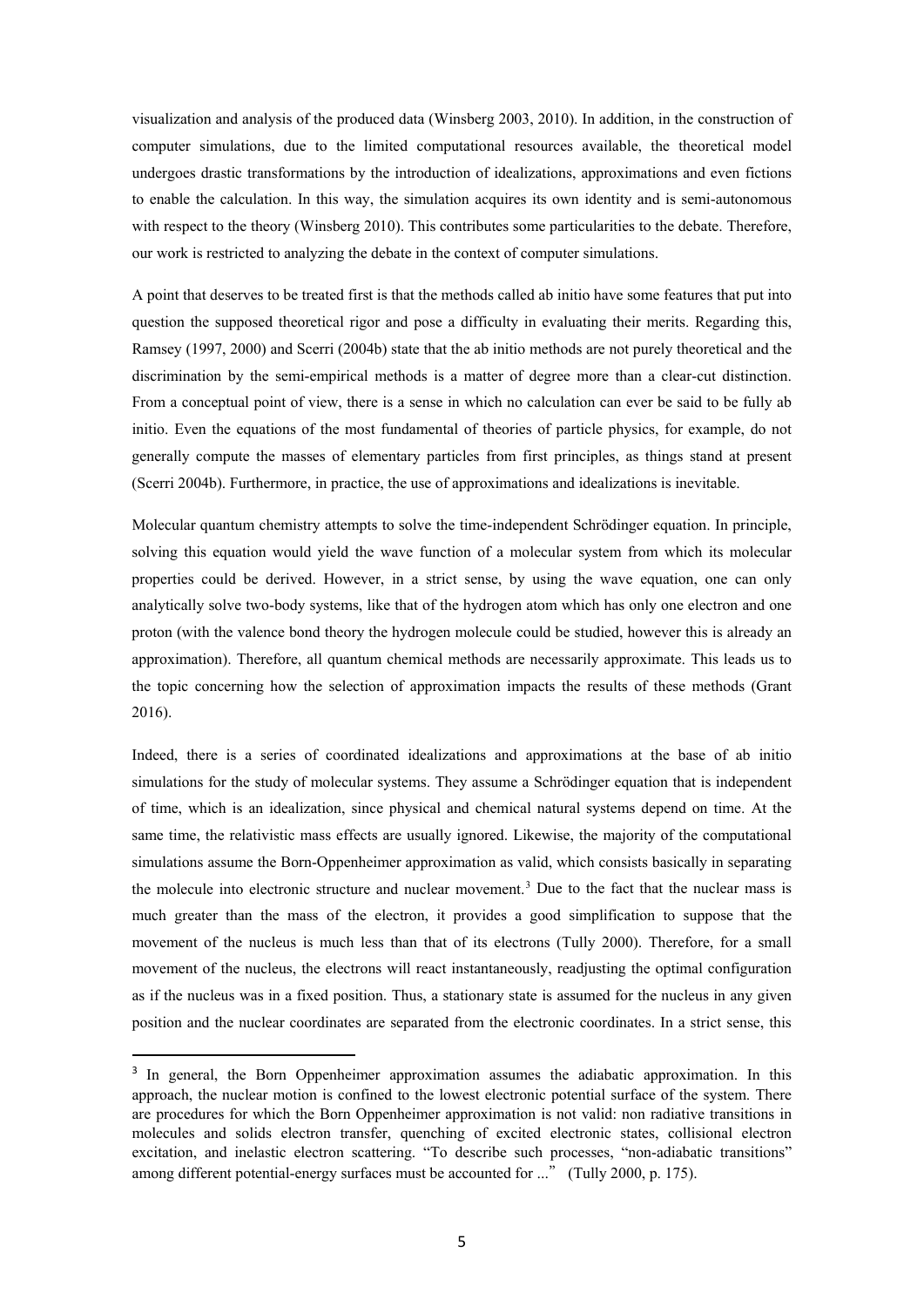approximation does not correspond to a quantum-mechanical image; rather it gives a semi-classical trait to the theoretical model underlying the simulation. Thus, the separation of electron and nuclear motions depends on assuming the nuclei as classical-like particles at rest in a definite position and the assumption of nuclei at rest and in a fixed position is in direct contradiction with the Heisenberg principle of quantum mechanics which prevents quantum systems from having simultaneously defined values for position and velocity (Lombardi and Castagnino 2010; Fortin and Martinez Gonzalez 2013). So, our argument is that ab initio simulations have as their foundation a semi-classical model, not quantum-mechanical, and in this sense, they stray from the assumed theoretical rigor. They do not provide an analytic solution to the "full Schrödinger equation" as that would imply that "*every* particle contributes to the kinetics and potential energy operators on an equal footing" (Wolley 1978, p. 1078 note 16).

Another aspect that shows ab initio simulations are not so ab initio as they claim is the basis set. As Scerri (2004a, p.105) affirmed, "Quantum mechanical calculations are not capable of actually generating their own basis sets that must instead be put in 'by hand'". Furthermore, they are often selected by reference to some empirical data (Scerri 2004b). An orbital, whether it be atomic or molecular, in principle, is a mathematical function in tridimensional space and is a characteristic solution to a mono-electronic Schrödinger wave equation. The set of basis functions, called basis set, is used to represent the electronic wave function in Hartree-Fock y Post Hartree-Fock Methods and Density functional theory. The computer simulations achieve an efficient implementation of the mathematical model, transforming the partial differential equations into algebraic equations. The orbital is then expressed as linear combinations of the basis functions.

In principle the basis set should be complete, however, in practice one is restricted to a basis set of finite size due to the limited capacity in calculating. For this, the basis set should be very carefully selected. The choice of the basis set strongly conditions the computational demands and the accuracy of the computational simulations ab initio.<sup>[4](#page-5-0)</sup> It is difficult to find a single set of functions that produces good results, that is, with an acceptable accuracy, in a broad spectrum of molecules and that which is computationally economical.<sup>[5](#page-5-1)</sup> In order to evaluate the accuracy, in practice, the majority of the existing numerous basis sets are tested with experimental data, as can be appreciated in work such as that of Gill et. al. (1992). Usually, a minimal basis set is sought out for the construction of a molecular orbital to be applied to the study of moderately large molecular systems, although an extended basis-set would produce much more accurate results. Achieving a good representation of the molecular orbital requires

<span id="page-5-0"></span><sup>&</sup>lt;sup>4</sup> A paradigmatic example of the tension in the choice of the basis set between a reasonable accuracy and the speed of calculation is the technique developed by Pople and colleagues (Hehre, Steward and Pople 1969). It consists of replacing each Slater-type orbitals (STO) by a linear combination of small number of Gaussian-type orbitals  $(GTO's)$  to accelerate the calculation, although it implied some loss of accuracy regarding the STO's. It is worth noting that, currently, the basis set of gaussian orbitals to model the wave functions are the ones that are most frequently used for ab initio simulations that use Hartree-Fock and Post-Hartree-Fock methods.

<span id="page-5-1"></span><sup>5</sup> It's worth noting that a single basis set is applied to a broad range of molecules, but it does not have the same accuracy for all of them. Also, a chosen basis set does not have the same accuracy for all of the properties for any given molecule.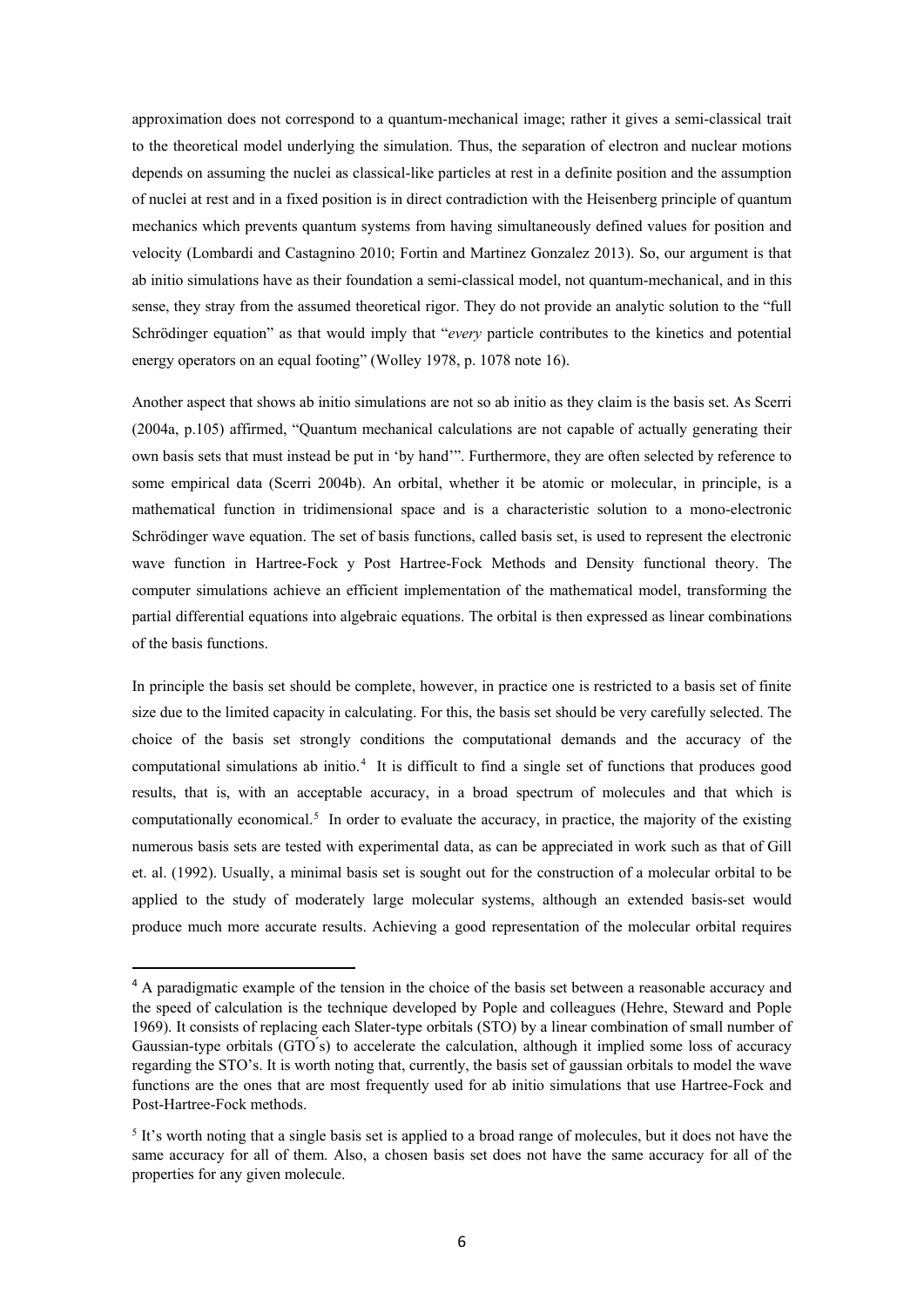"wisdom" upon the election of the basis set. As Lowe (1993) states, "the choice of basis is one of the places where human decision can affect the outcome. Different choices of basis set will produce different wave functions and energies" (van Brakel 2000). In this sense, we have argued that the basis sets are not provided by the theory, they are chosen based on the speed of the calculation and the accuracy of the results. The selection of an extended basis set is in tension with the computational resources demand. Furthermore, the results of the methods, using different basis sets, are compared with experimental data. The reasonable agreement with these values enables the use of a determined basis set. The success of a basis set among others, is justified by an acceptable empirical adequacy to a minor computational cost. Thus, the validation of a basis set does not arise from quantum theory, but from empirical adequacy. In this sense, the choosing of a basis set undermines the pretension of theoretical purity of ab initio computational simulations.

Finally, we should take into consideration an approach of the computer simulation practices that further complicates any attempt to demarcate between ab initio and parametric methods, as has been stressed by Scerri (2004b). We are referring to the development of the density functional theory (DFT) computer simulations. DFT attempts to overcome the many-body problem by computing the energy written in terms of the electron density (Hohenberg and Kohn 1964). This captures the electron probability density or charge density<sup>[6](#page-6-0)</sup>, since energy is a functional of density and the density of the system minimizes this functional. The total energy of a system is a unique functional of the electron density and the density uniquely determines the potential acting on the electrons, and vice-versa. Additionally, DFT assures the existence of an 'exact' functional that by construction handles exchange and correlation in any situation. By treating the electrons around the nucleus as a homogenous gas, it is possible to write an equation for orbitals of a particle, from which density is obtained (Kohn and Sham 1965). On the other hand, the function of the electron density can be determined experimentally by x-ray diffraction or electron diffraction, which allows for an experimental comparison of the results.

This seems to be a huge step, throwing out the fearsome complexity of a multidimensional wave function, but the problem that arises is that the theory does not tell us what that functional is, or how to find it (Segall et al. 2002). The greatest strength of the density functional theory lies in the possibility of reducing the problem of N-bodies, which implies going from considering N electrons with 3N spatial dimensions, plus the spin of the electron (4N variables), to only three spatial dimensions  $(x, y, z)$  by using the density functional theory. However, the complexity of many electrons interacting persists and it is necessary to find the exchange and correlation energy as a functional of the density, which requires approximations. The local-density approximation (LDA) is the simplest. This was already presented in the original formulation of the Kohn-Sham approximation method, which considers the electrons around the nucleus as a homogeneous electron gas. This idealization did not give an accurate result; thus, later a gradient in the electron density distribution was introduced, and, as Scerri (2004b) states, this is made in a semi-empirical way, incorporating experimental results. Becke (1998) has developed the generalized

<span id="page-6-0"></span><sup>&</sup>lt;sup>6</sup> Designated as p  $(x, y, z)$  is one probability per unit of volume. If the charge of an electron is considered to be a unit of charge, then it has electron charge units.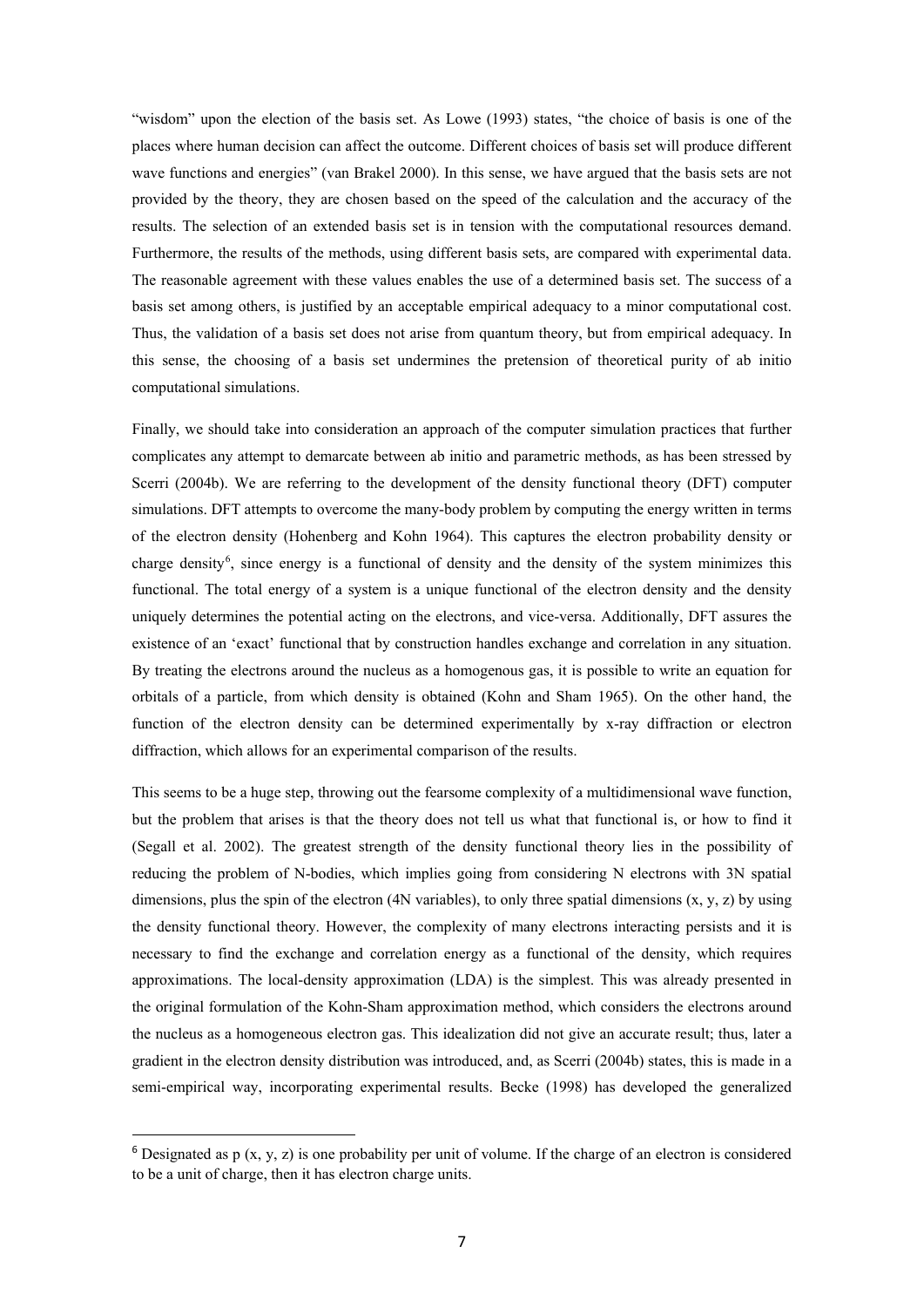gradient approximations (GGA) as a way of considering a gradient in the electronic density distribution. These approximations have improved the calculated results greatly, but they have introduced some numerical parameters of adjustment, determined through the optimization of the atomization energies accuracy from a standard set of molecules. Later, Becke (1993a, 1993b, 1996) improved the approach introducing a parametrized hybrid method, the Hybrid Hartree-Fock/GGA method.

In summary, even though as theory DFT is formally exact, in practice, it needs approximations for its application. The accuracy depends on the quality of the approximated density functional employed. Additionally, these approximations are parametrized. This shows a clear distancing from the ideal of theoretical rigor assumed for ab initio methods. As Segall et al*.* (2002, p. 2721-22) affirms: "Practical Exc functionals (exchange and correlation energy functionals) are the major approximation made to DFT: they are not derived from first principles, but are postulated from physically reasonable assumptions, and their use is justified a posteriori by their success. (…) Almost all workers use the LDA or GGA in one of the several parametrizations available". In effect, its success derives from an increase in the accuracy at an equal or lower computational cost, which is achieved by introducing empirical parameters. The question that then ensues is to what extent is DFT an ab initio method. Especially, given that the improvement in the accuracy that boosts the broad diffusion of the DFT method in the last few decades has been associated, in particular, with the development of hybrids between traditional wave function and DFT methods<sup>[7](#page-7-0)</sup>

## **3. Assessing the value of semi-empirical computer simulations**

In the previous section we discussed the assertions made by Ramsey and Scerri, according to whom the ab initio methods are not purely theoretical and the discrimination against semi-empirical ones is more a matter of degree than a clear-cut distinction. Related to this, Scerri (2004b) stressed that even approaches considered to be ab initio, such as the density functional theory, have some semi-empirical traits, which makes even more difficult to distinguish between the methods.

It would seem as though theoretical rigor constitutes a *desideratum* linked to the idea that greater dependence on a theoretical framework gives it a higher degree of reliability. However, as we previously noted, various resources are introduced which give a degree of independence to the simulation with respect to the theory (Winsberg 2010). The process of construction of the computer simulations is very complex and involves an amount of elements that do not always derive from theory. Theory does not determine which is the best approximation for the phenomenon, at best it serves as a guide (Cartwright 1999). In this sense, we consider that the good agreement with the experimental data is for both, ab initio and semi-empirical, which grants them a good deal of reliability. For the purpose of validation, the

<span id="page-7-0"></span><sup>&</sup>lt;sup>7</sup> It must be noted that DFT forged the development of numerous hybrid approaches. Special attention deserves to be given to the application of DFT in the field of molecular dynamics that gave way to the formulation of ab initio molecular dynamics (Car and Parrinello 1985), making it possible to investigate large systems. For its importance, this approach deserves a thorough treatment that exceeds the aims of this work.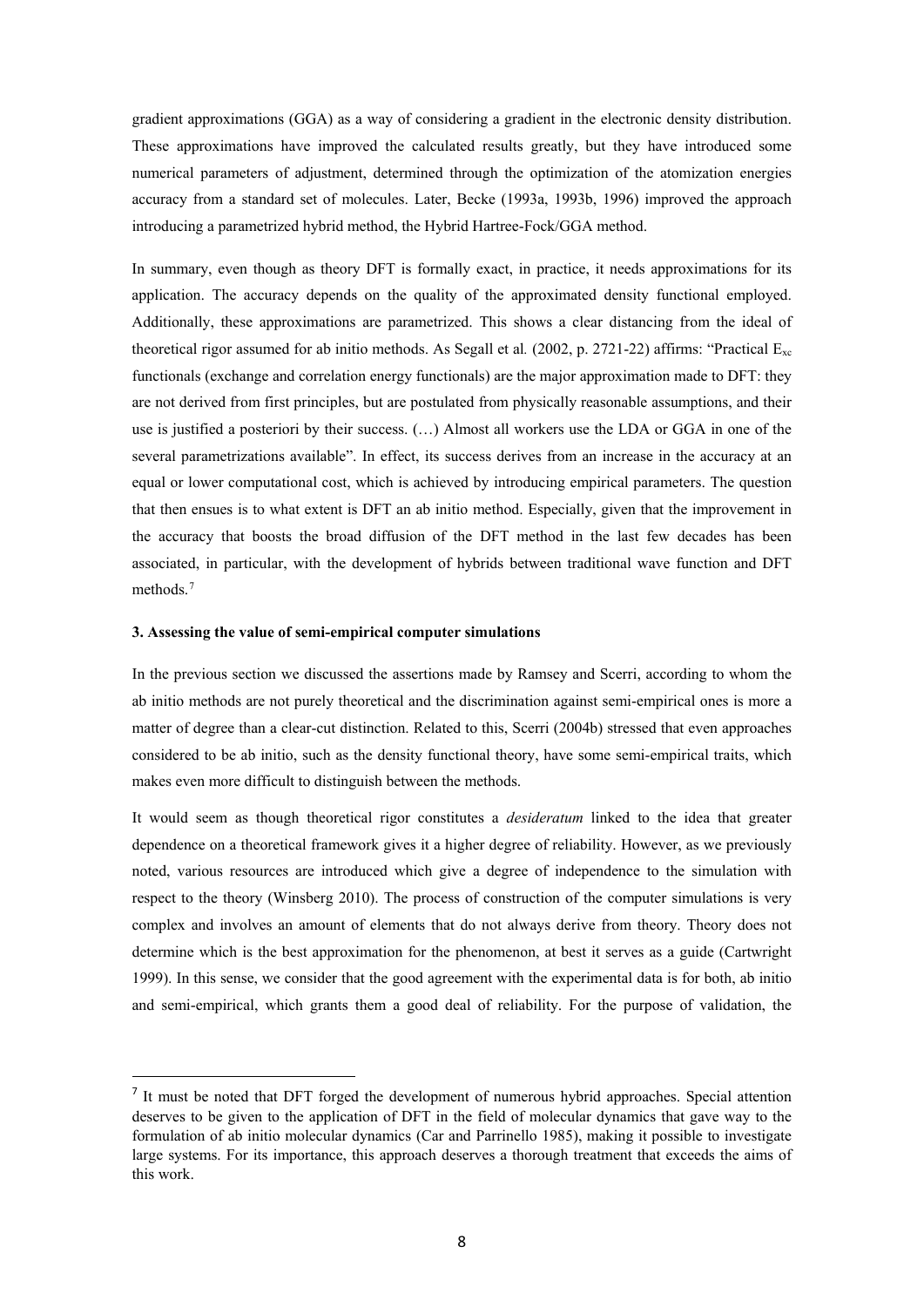simulations are tested by comparing their results with known chemical facts.<sup>[8](#page-8-0)</sup> Accuracy is one of the main goals, thus, an acceptable range of accuracy is established for distinct properties. This is done in such a way that the quantitative results of the simulations should not have a greater discrepancy with the experimental data than that of the predetermined accuracy. For example, a global accuracy of 1 K/mole is appropriate for energies, such as heats of formation or ionizations potentials (Pople 1998).

Therefore, if the so-called ab initio methods do not have the assumed theoretical rigor and the reliability comes in greatly measure from empirical testing, it begs the question as to what makes them preferable against semi-empirical methods. We will analyze some of the considerations relating to semi-empirical simulations with the aim of delineating an answer. The first matter is to consider the objections that have been given. We deem that there are two lines of criticism that are the most attended. First, due to the drastic approximations and parametrizations, the ab initio theorists sustain that the semi-empirical methods are "bereft of any true theoretical foundations" (Freed 1995, p. 26). Second, it is believed that the semi-empirical methods are lacking of inferential content, in the sense that the values are adjusted so frequently that the model is a model for just one case (Ramsey 1997).

Regarding the first objection, it is worth reviewing some of the constructive aspects of semi-empirical simulations. They are based on the Hartree-Fock method within of the wave function approach. This method is also commonly used in ab initio simulations. However, in constructing the diverse semi-empirical simulations, distinct approximations are introduced in order to simplify the calculation.<sup>[9](#page-8-1)</sup> Many integrals are discarded and the remaining ones are modeled by empirical functions with adjustable parameters that are compared against a great number of precise experimental or theoretical data (benchmark) (Wu et al. 2016). The theoretical approach underlying and the approximations to the chosen integrals, determine the interactions that will be included within the simulation. If the simulation "retains the essential physics to describe the properties of interest, the parametrization may account for all other effects in an average sense, and it is then a matter of validation and benchmarking to establish the numerical accuracy of such methods." (Thiel 2013, p.1).

It seems that there are not enough elements for maintaining that semi-empirical simulations bereft of theoretical foundation. Thus, as we have highlighted, they are based on the same theoretical framework

**.** 

<span id="page-8-0"></span><sup>&</sup>lt;sup>8</sup> Even though here we are only referring to external validation, the notion of validation has been widely discussed in the context of computational simulations. In general, these treatments are based on the distinction between internal and external validation. They are said to be externally valid when the computational model represents, to an acceptable degree, the studied realm (Guala 1999; Morgan 2002, 2003; Morrison 2009). On the other hand, a simulation is internally valid if the solutions of the numerical model approach, to the level of desired accuracy, are relevant solutions to the equations of the original mathematical model (Winsberg 2003). The process of internal validation gives legitimacy to the system, consistency between systems, and does not have any direct implications on the reliability of the model in representing phenomena.

<span id="page-8-1"></span><sup>&</sup>lt;sup>9</sup> The zero-differential-overlap (ZDO) approximation was the approximation introduced in the initial stages of quantum chemistry to overcome problems in evaluating numerous integrals of three and four centers. This approximation could be addressed at different levels (CNDO, complete neglect of differential overlap; INDO, intermediate neglect of differential overlap; and NDDO, neglect of diatomic differential overlap).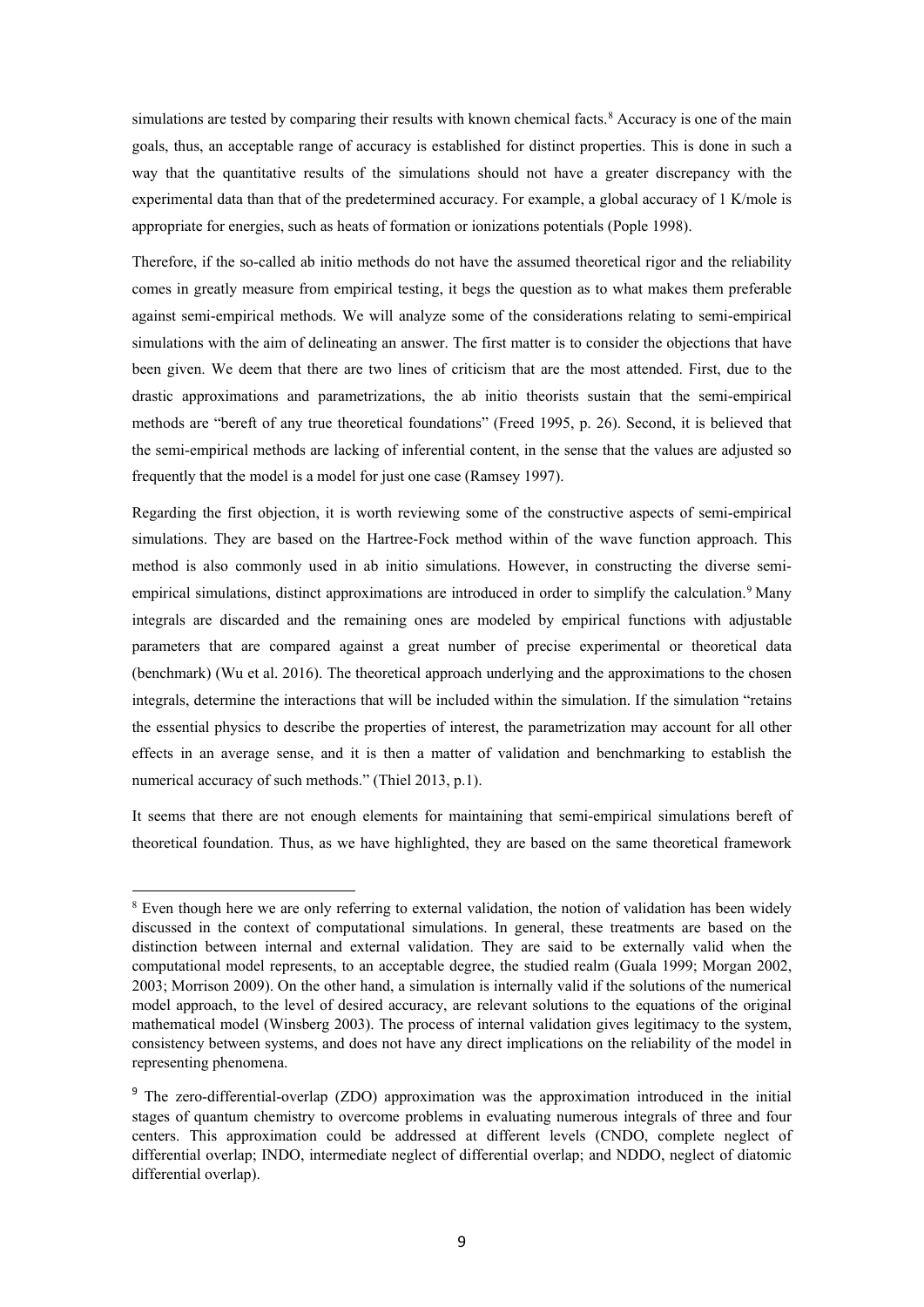commonly used in ab initio simulations, the wave function approach. Likewise, in the choice of the approximation, they strive to retain the fundamental physical traits that are necessary for describing the properties of interest. Furthermore, parametrization seeks to determine the optimal values of the parameters, comparing them with reference data, preferably experimental.[10](#page-9-0) For the empirical testing, a great number of molecular systems are selected, the greatest amount possible, all kinds of molecules with different bonding types; and, if possible, some reactions. This is done with a thorough evaluation, numerous hours of calculating and a great deal of patience (Dewar 1985).

As can be seen, the main elements that intervene for the realization of a good semi-empirical simulation are, on the one hand, the approximation that is chosen, and on the other, the efforts placed in the parametrization. In this sense, by the choice of the suitable parameters, these simulations can get even better results than ab initio Hartree-Fock or self-consistent field (SCF) calculations, due to the fact that an adequate parametrization can compensate for the partial neglect of electron correlation in ab initio SCF theory (Levine 2014). Additionally, the ability to reproduce experimental results that are distinct from those used for determining the parameters is what gives these simulations a greater reliability.

Regarding the second objection we consider that, even though there are some semi-empirical simulations with more specific purposes that can have a lesser inferential content, this does not preclude the fact that there are also many with a high degree of generality. We use generality to refer to the ability to describe distinct types of molecular systems and equally well many of their properties, in the sense of accuracy of results. In fact, an objective is to achieve simulations of general purpose: "One of the major assets of MIND0/3 and MNDO was their demonstrated ability to reproduce *all* ground-state properties of molecules of *all* kinds, including properties and types of molecules not used in parametrizing them" (Dewar 1985, p. 3902-3).[11](#page-9-1) As can be noted, by 1985 general-purpose semi-empirical simulations had been achieved.<sup>[12](#page-9-2)</sup> Likewise, another issue that must be taken into consideration about the computer simulations is the "range of applicability," that is, the size of the systems to address (Pople 1998). This is directly related to the computational cost. A lower computational cost broadens the range of applicability. Semi-empirical simulations have shown their merits by achieving results that are close or comparable to those of ab initio simulations, with the time requirement for calculations being on a scale of magnitude three times lesser. Furthermore, ab initio simulations also have to make some concessions to achieve a broad range of applicability. For example, often, "small empirical corrections" are introduced to correct certain errors produced in using limited basis sets in order to speed up the calculation. The method becomes "slightly empirical" given that the origin of the parameters is partially understood (Pople 1998).

**.** 

<span id="page-9-0"></span><sup>10</sup> In absence of reliable experimental reference data, accurate theoretical data (e.g., from high-level *ab initio* calculations) are accepted as substitutes.

<span id="page-9-1"></span><sup>11</sup> MINDO/3: modified intermediate neglect of differential overlap; MNDO: modified neglect of diatomic overlap.

<span id="page-9-2"></span> $12$  Properties reproduced by MNDO include heats of formation, molecular geometries, dipole moments, ionization energies, electron affinities, polarizabilities, molecular vibration frequencies, thermodynamic properties, kinetic isotope effects and properties of polymers.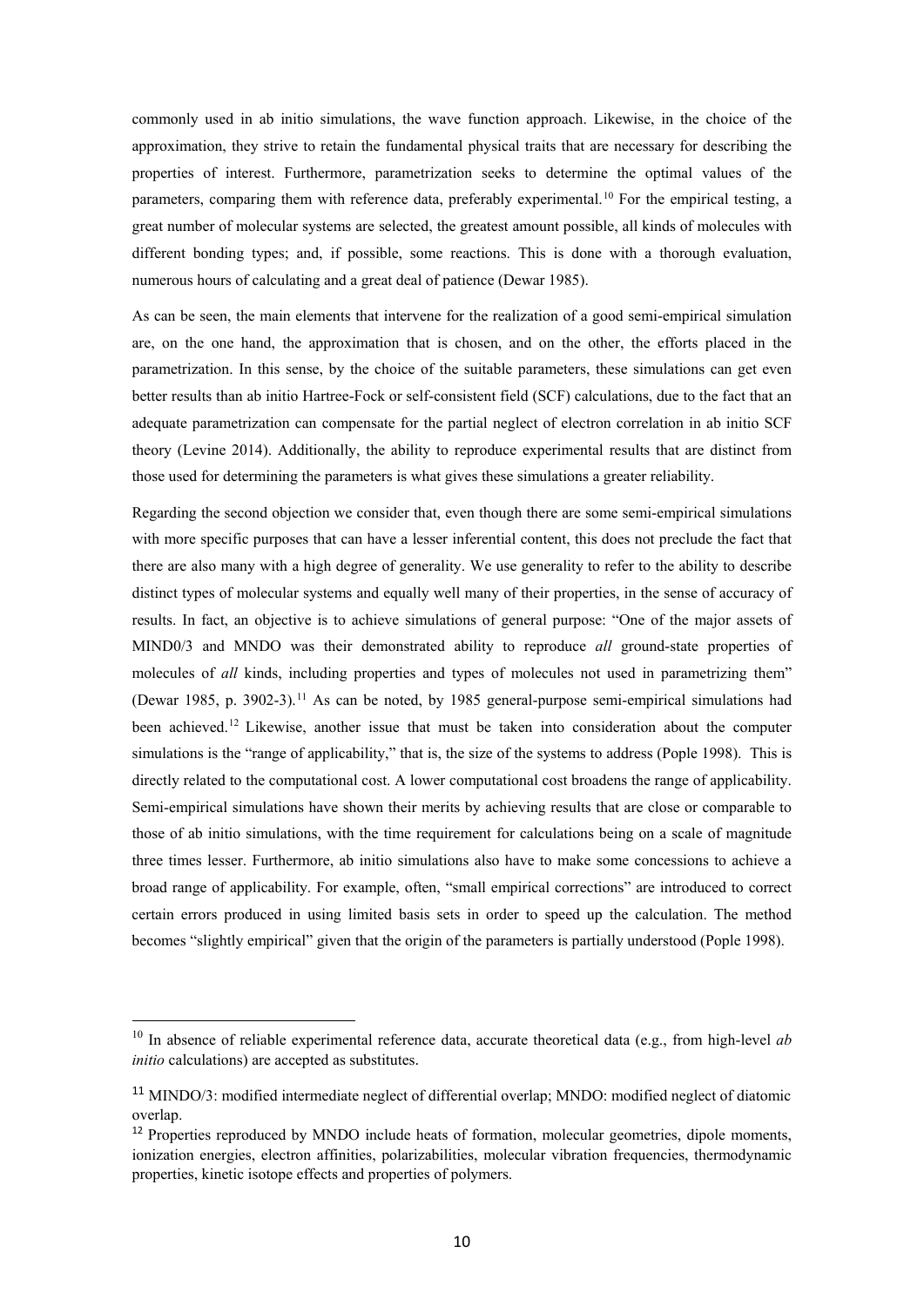The quest of generality, of a broad range of applicability and of accuracy in the results is intimately related to the computational resources available. For this, the advancements in hardware are one of the key factors that enable the study of complex molecular systems. Among the most significant innovations, the work of the processors in parallel and the combination of the central processing units (CPUs) and the graphics processing units (GPUs) were developments that made huge strides in accelerating the calculation.[13](#page-10-0) Of course, to fully take advantage of these advances, developing effective programs is vital. Running the calculations in parallel in multiple computer centers can greatly reduce the required computational time for the study complex molecular systems; since the problems can be divided in parts so every part can be solved in parallel fashion, simultaneously. Other significant advances in the development of hardware are the sustained growth in the number of transistors in a microprocessor and the increase in their speed, which has resulted in a doubling in the performance of chips approximately every two years.<sup>[14](#page-10-1)</sup>

These transformations in hardware revitalized the use of ab initio simulations based on wave function, as it made possible the study of larger systems. However, for systems of very many electrons the wave function methods "encounter and are stopped by the 'exponential wall'" (Kohn 1999, p. 1258). That is, with an increase in the number of electrons comes an exponential increase in the number of configurations and this restricts the use of these methods to molecules with small total number of chemically active electrons.[15](#page-10-2) In the density functional theory, the Kohn-Sham equation is a *singleparticle* wave function. Thus, the simulations that employ this approach can handle systems which are much more complex with lesser computational demand than those founded on wave function approach. This, in addition to the advances in hardware and in the development of approximations (Becke 1998, 1993a), provided the groundwork for the simulations based on the density functional theory to gain ground against those based on wave function approach. They allow systems to be treated closer to reality, as excitatory states, with a reasonable demand of time and computational resources. However, thinking of molecular systems like DNA molecules, enzyme-substrate interactions, or proteins in their aqueous solution, computational resources are still a limiting factor to treat them with these methods. It is in this

 $\overline{\phantom{a}}$ 

<span id="page-10-0"></span><sup>&</sup>lt;sup>13</sup> There are two kinds of parallel electronic computers. One is shared memory, in which the same machine has multiple processing elements, and the other is distributed memory, where multiple machines are linked to form a cluster of processing elements. Both types enable for the execution of calculations concurrently across multiple processing elements (Needham et al*.* 2016).

<span id="page-10-1"></span><sup>&</sup>lt;sup>14</sup> According to Gordon Moore's projection (1965, 1975), approximately every two years the number of transistors in a microprocessor will double, until reaching the limit of what is physically possible. Likewise, David House predicted that it would take eighteen months for the same increase, taking into consideration their speed as well. "… the landscape of computer hardware is constantly changing, but not all changes are equally disruptive to scientific software programmers. After approximately three decades of continuous performance improvement from steadily increasing clock frequencies and concomitant decrease in semiconductor feature size, microprocessor design underwent a fundamental shift toward parallelism at the beginning of the last decade. Having reached the limits of frequency-scaling due to power constraints, node-level parallelism is now the basis for keeping pace with Moore's law." (DePrince III et al*.* 2016, p. 279-80).

<span id="page-10-2"></span><sup>&</sup>lt;sup>15</sup> Furthermore, Kohn highlight that, even if there were no computational limits, other limiting factors emerge when the number of electrons increases and correcting for these physical factors, such as relativistic or radioactive, would be limiting (Kohn 1999).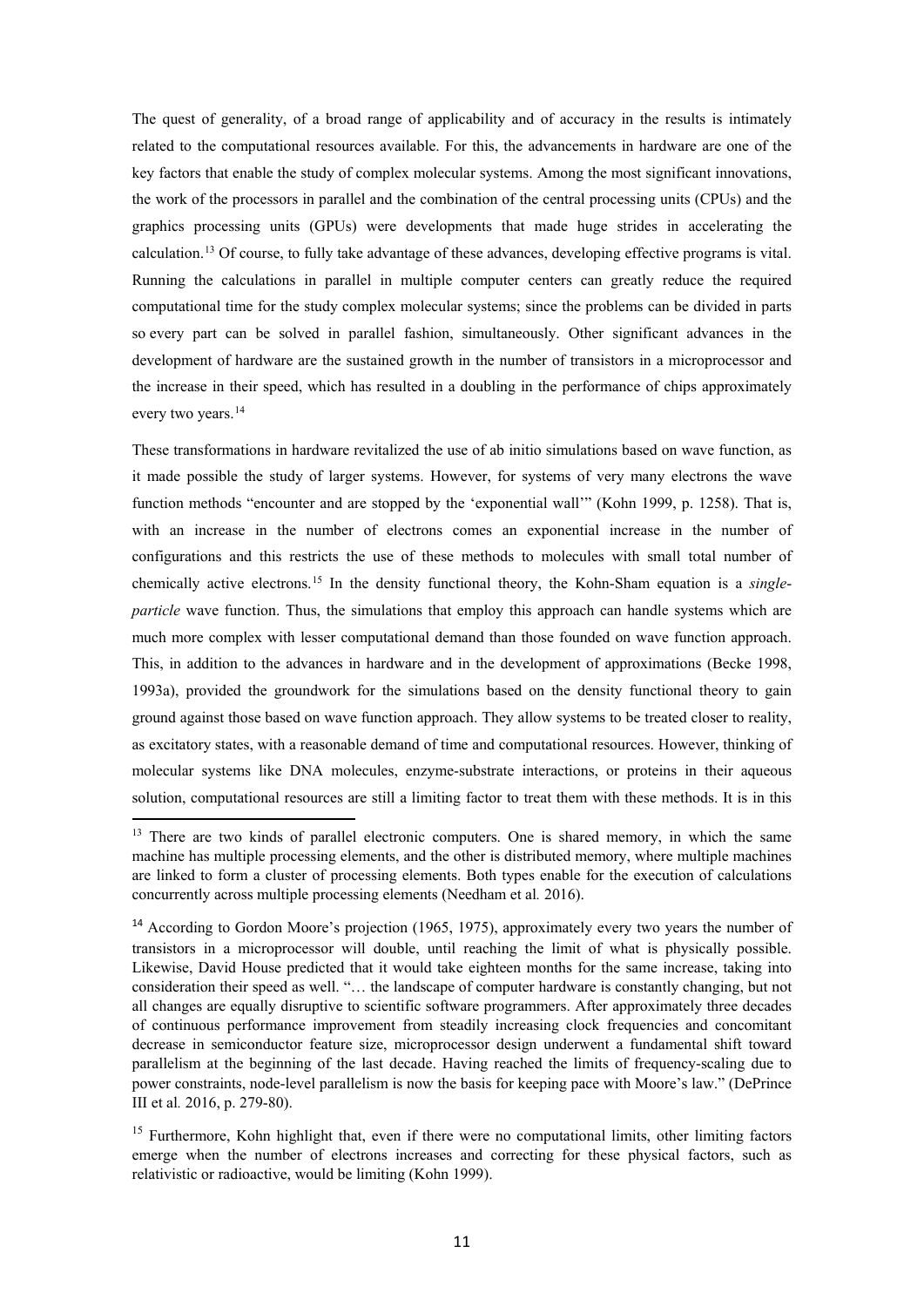area where semi-empirical simulations continue to have a broad range of application for researching these systems that are so interesting to the chemistry, going to the limits of what is possible to investigate. The value of the semi-empirical computer simulations is more evident in very many atom systems, to calculate effects such as those of transference and long-range charge fluctuation which can only be captured by computational quantum chemistry approach which cover the entire system; in the study of reaction mechanisms in large biomolecules, non-covalent interactions, electronically excited states, and hydrogen bonds; in medical chemistry and drug design for determining structure-property and structure-activity relationships (Thiel 2005, 2013).<sup>[16](#page-11-0)</sup> Likewise, for taking on very large systems, there are also multi-scale computer simulations (Winsberg 2010). In many cases, they are built using a semi-empirical method to treat the active part of the reaction from a quantum approach, and the rest of the molecular system with a classical approach of molecular dynamic (MD), which has a lesser computational demand.

As we have shown, the semi-empirical simulations overcame their main objections. Improving the approximations together with the mentioned computational advances, achieved a high degree of generality with good level of accuracy, and with a broader range of applicability, since regarding to speed they are better by three orders of magnitude compared to that of DFT.

# **4. Final considerations**

We believe that the analysis of computer simulations demands a dynamic perspective, given that the elements which are combined for its development are constantly changing. We refer to the fact that the accuracy of the instruments is increased and experimental techniques are perfected providing improved values for parametrization and empirical testing. Advancements are constantly occurring in both the capacity and speed of calculations in computation, thus things that were once untreatable are now able to be studied. Likewise, new mathematical and algorithmic developments are being incorporated, resulting in greater reliability and accuracy of the results compared with experimentation. Thus, ab initio and DFT methods can accurately address larger systems, however, there are many interesting molecular systems that exceed their limits and can only be studied using semi-empirical methods.

The broad spectrum of simulation packages available in the market shows that the semi-empirical methods are well established. Due to improvements in the approximations and parametrizations, they achieve a high degree of generality together with high accuracy, and with the lowest computational cost within the methodologies of quantum chemistry. This makes these simulations highly useful, expanding the frontiers of investigation on complex systems at the molecular level.

As a reflection on the distinction among the methods, we see that the ab initio and DFT attempt to respond to the theoretical rigor, mainly employing top-down strategies; but they cannot avoid the use of some bottom-up strategies to enable the calculation. Whereas, semi-empirical methods in trying to

<span id="page-11-0"></span><sup>&</sup>lt;sup>16</sup> With semi-empirical simulations, one can deal with systems containing thousands of atoms. An improvement of the conventional semi-empirical method allows for executing energy calculations with high accuracy on molecules that have thousands of atoms: polyglycine chains of 20,000 atoms; a group of water molecules with more than 1,800 atoms, and nucleic acids of more than 6,300 atoms (Daniels et al. 1997; Wu et al*.* 2016).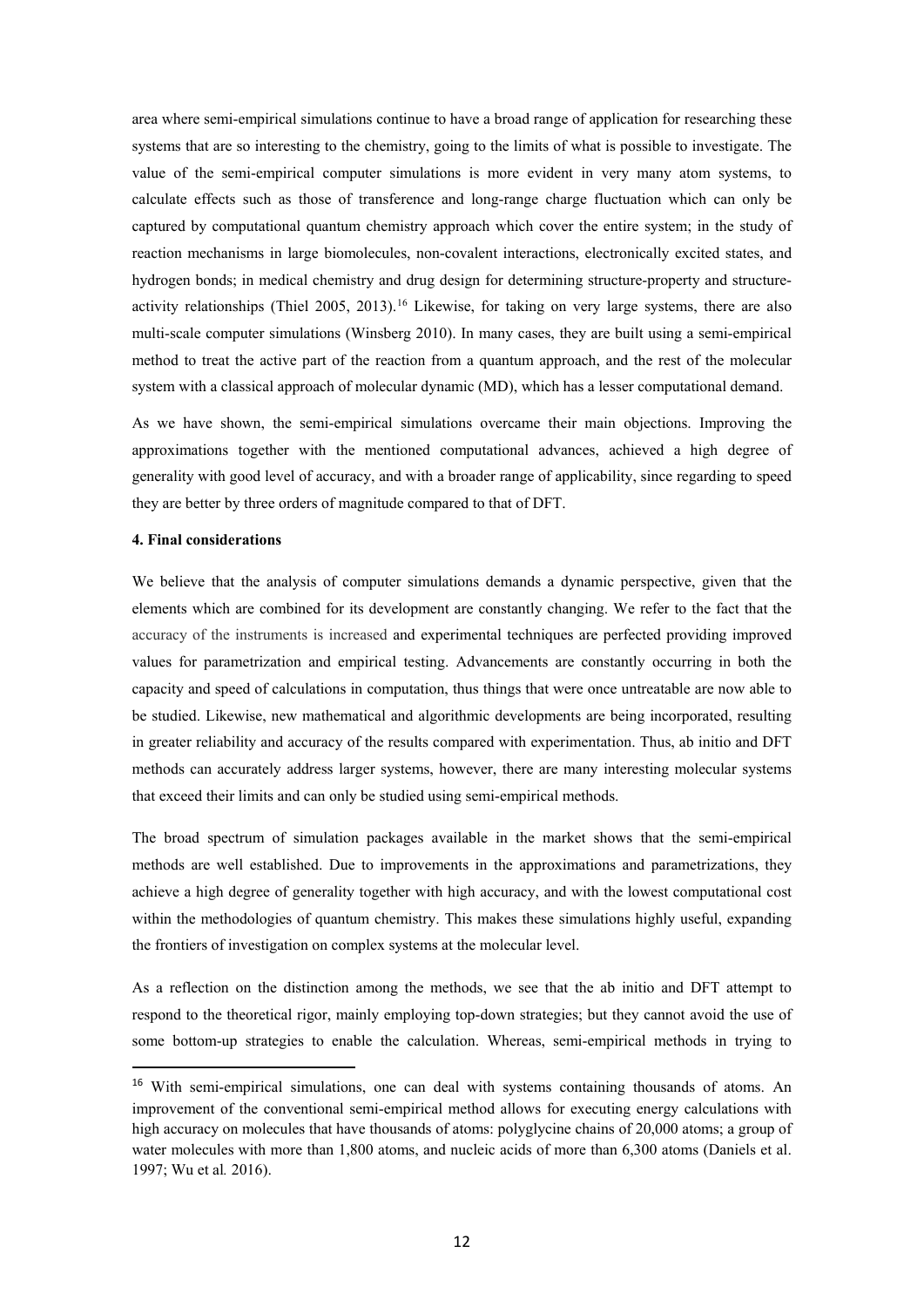address larger systems resort more to the use of bottom-up strategies to speed-up the calculation. Can it be said that any of these methods are misguided in the strategy of research that they employ? We don't believe so; they are only different strategies associated to our ways to knowing. However, in the context of computer simulations, both strategies are combined in various proportions to enable new knowledge, which confers a singular character upon the computer simulations as a research methodology.

### **References**

Becke, A. D.: Density-functional thermochemistry. IV. A new dynamical correlation functional and implications for exact-exchange mixing. *Journal of Chemical Physics 104* (3), 1040 - 1046 (1996)

Becke, A. D.: A new mixing of Hartree-Fock and local density-functional theories. *Journal of Chemical Physics 98* (2), 1372 – 1377 (1993a)

Becke, A. D.: Density-functional themochemistry. III. The role of exact Exchange. *Journal of Chemical Physics 98* (7), 5648 - 5652 (1993b)

Becke, A. D.: Density-functional exchange-energy approximation with correct asymptotic behavior. *Physical Review A 38* (6), 3098-2100 (1988).

Car, R., Parrinello, M.: Unified Approach for Molecular Dynamics and Density-Functional Theory. *Physical Review Letters 55* (22), 2471-2474 (1985)

Cartwright N.: Quantum Halmiltonians and the BCS model of superconductivity. In: Morgan, M. S., Morrison, M. (eds.) *Models as mediators: perspectives on natural and social science*, pp. 241-281. Cambridge University Press, Cambridge (1999).

Daniels, A. D., Millam, J. M., Scuseria, G. E.: Semiempirical methods with conjugate gradient density matrix search to replace diagonalization for molecular systems containing thousands of atoms. *The Journal of Chemical Physics 107* (2), 425–431 (1997)

DePrince III, A. E., Hammond, J. R., Sherrill, C. D. Iterative Coupled-Cluster Methods on Graphics Processing Units. In: Walker, R. C., Götz, A. W. (edts.) *Electronic structure calculations on graphics processing units: from quantum chemistry to condensed matter physics*, pp. 279-280. John Wiley & Sons, Ltd., Chichester (2016)

Dewar, M. J. S.: *A Semiempirical Life*. DC: American Chemical Society, Washington (1992)

Dewar, M. J. S., Zoebisch, E. G., Healy, E. F., Stewart, J. J. P.: AM1: A New General Purpose Quantum Mechanical Molecular Model*. J. Am. Chem. Soc. 107*, 3902-3909 (1985)

Dirac, P.: Quantum Mechanics of Many-Electron Systems. *Proceedings of the Royal Society of London A. 123*, 714-733 (1929)

Fortin, S., Martinez Gonzalez J. C.: La relación entre química y física: isomerismo óptico y la paradoja de Hund. *Revista colombiana de filosofía 13*, 199-224 (2013)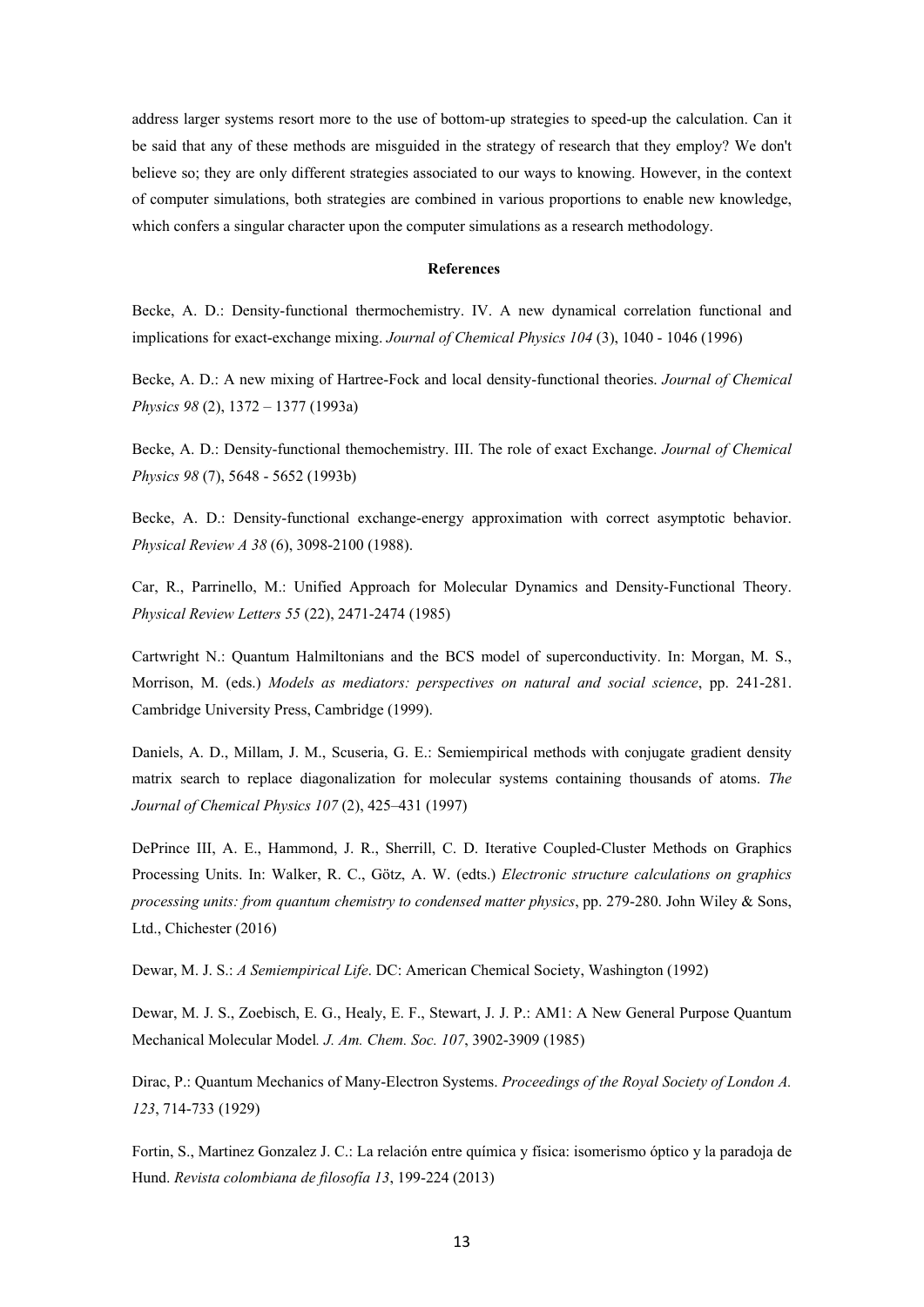Freed, K. F.: Building A Bridge Between Ab Initio and Semiempirical Theories of Molecular Electronic Structure. In: Calais, J. L., Kryachko, E. S. (eds.) *Structure and Dynamics of Atoms and Molecules: Conceptual Trends*, pp. 25–67. Springer Netherlands, Dordrecht (1995)

Gavroglu, K., Simões, A.: *Neither Physics nor chemistry. A history of quantum chemistry*. MIT Press, Cambridge (2012)

Gavroglu, K.: Philosophical issues in the history of chemistry. *Synthese, 111* (3), 283–304 (1997)

Gavroglu, K., Simões, A. The Americans, the Germans, and the beginnings of quantum chemistry: the confluence of diverging traditions. *Historical Studies in the Physical Sciences 25* (1), 47 - 110 (1994)

Gill, P. M. W.: Density Funtional Theory (DFT), Hartree-Fock (HF), and the Self-consistend Field. In: von Ragué Schleyer, P. (ed.) *Encyclopedia of Computational Chemistry Vol. 1*, pp. 678–689. JohnWiley & Sons, Chichester (1998)

Grant, F.: Divergence, diagnostic, and a dichotomy of methods. In: Scerri, E., Fisher, G. (eds.) *Essays in the Philosophy of Chemistry*, pp. 306-331. Oxford University Press., New York (2016)

Guala, F.: The problem of external validity (or "parallelism") in experimental economics. *Social science information 38* (4), 555-573 (1999)

Hehre, W. J., Stewart, R. F., Pople J. A.: Self-Consistent Molecular Orbital Methods. I. Use of Gaussian Expansions of Slater Type Atomic Orbitals. *Chem. Phys. 51*, 2657-2664 (1969)

Heitler, W., London, F.: Wechselwirkung neutraler Atome und homopolare Bindung nach der Quantenmechanik. *Zeitschrift für Physik 44*, 455-472 (1927)

Hohenberg, P., Kohn, W.: Inhomogeneous Electron Gas*. Physical Review 136 (3B)*, 864–871 (1964)

Jammer, M.: *The Conceptual Development of Quantum Mechanics*. McGraw-Hill, New York (1966)

Kohn, W. (1999): Electronic structure of matter—wave functions and density functionals. *Nobel Lectures Chemistry 1996* – *2000*. World Scientific Publishing Co., Singapur (2003)

Kohn, W., Sham, L. J.: Self-Consistent Equations Including Exchange and Correlation Effects. *Physical Review 140* (4A), 1133–1138 (1965)

Levine, I.: *Quantum Chemistry*. Pearson Education, Inc., New York (2014)

Lombardi, O., Castagnino, M.: Matters are not so clear on the physical side. *Foundations of Chemistry, 12*, 159-166 (2010)

Lowe, J. P.: *Quantum Chemistry*. Academic Press., New York (1993)

Moore, G.: Progress in Digital Integrated Electronics. IEEE, IEDM (International Electron Devices Meeting) *Tech Digest 3*, 11-13 (1975)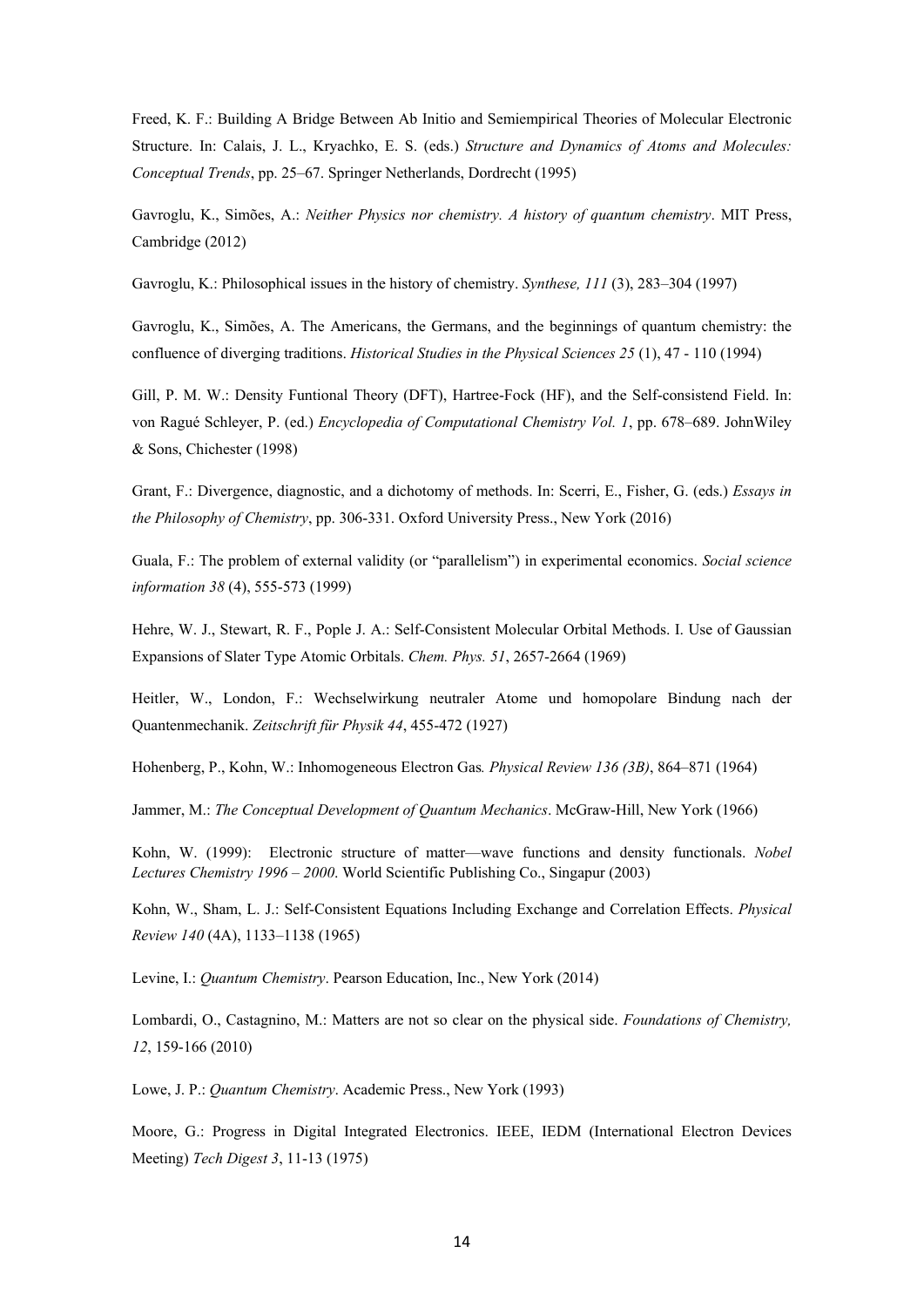Moore, G.: Cramming More Components onto Integrated Circuits. *Electronics Magazine 38* (8), 114-117 (1965)

Morgan, M. S.: Experiments without material intervention: model experiments, virtual experiments and virtually experiments. In: Radder, H. (ed.) *The Philosophy of Scientific Experimentation*, pp. 216-235. University of Pittsburgh Press., Pittsburgh, PA (2003)

Morgan, M. S.: Model experiments and models in experiments. In: Magnani, L., Nersessian, N. J. (eds.) *Model-Based Reasoning: Science, Technology, Values*. International Conference on Model-Based Reasoning: Scientific Discovery, Technological Innovation, Values, pp. 41-58. Kluwer Academic/Plenum, London (2002)

Morrison, M.: Fictions, representations, and reality. In: Suárez, M. (ed.), *Fictions in Science: Philosophical Essays on Modeling and Idealization*, pp. 4-110. Routledge, London (2009)

Needham, P., Götz, A. W., Walker, R. C.: Why graphics processing units. In: Walker, R. C., Götz, A. W. (eds.) *Electronic structure calculations on graphics processing units: from quantum chemistry to condensed matter physics*, pp.1-19. John Wiley & Sons, Ltd., Chichester (2016)

Park, B. S.: Between Accuracy and Manageability: Computational Imperatives in Quantum Chemistry. *Historical Studies in the Natural Sciences 39* (1), 32–62 (2009)

Pople, J. A. (1998): Quantum Chemical Models. *Nobel Lectures Chemistry 1996 – 2000*. World Scientific Publishing Co., Singapur (2003)

Ramsey, J.: Of Parameters and Principles: Producing Theory in Twentieth Century Physics and Chemistry. *Studies in History and Philosophy of Science Part B 31* (4), 549–567 (2000)

Ramsey, J. L.: Between the Fundamental and the Phenomenological: The Challenge of "Semi-Empirical" Methods. *Philosophy of Science 64* (4), 627–653 (1997)

Scerri, E.: Just How Ab Initio is Ab Initio Quantum Chemistry? Foundations of Chemistry. 6, 93–116 (2004a)

Scerri, E.: Principles and Parameters in Physics and Chemistry. *Philosophy of Science 71* (5), 1082–1094 (2004b)

Schrödinger, E.: On the Relation between the Quantum Mechanics of Heisenberg, Born, and Jordan, and that of Schrödinger. In: Schrödinger, E. (ed.) *Collected Papers on Wave Mechanics*, pp. 45-61. Chelsea Publishing Company, New York (1982). Translated from the original: Über das Verhältnis der Heisenberg-Born\_Jordanschen Quantenmechanik zu der Meinen. *Annalen der Physik 4* (79): 734-756 (1926)